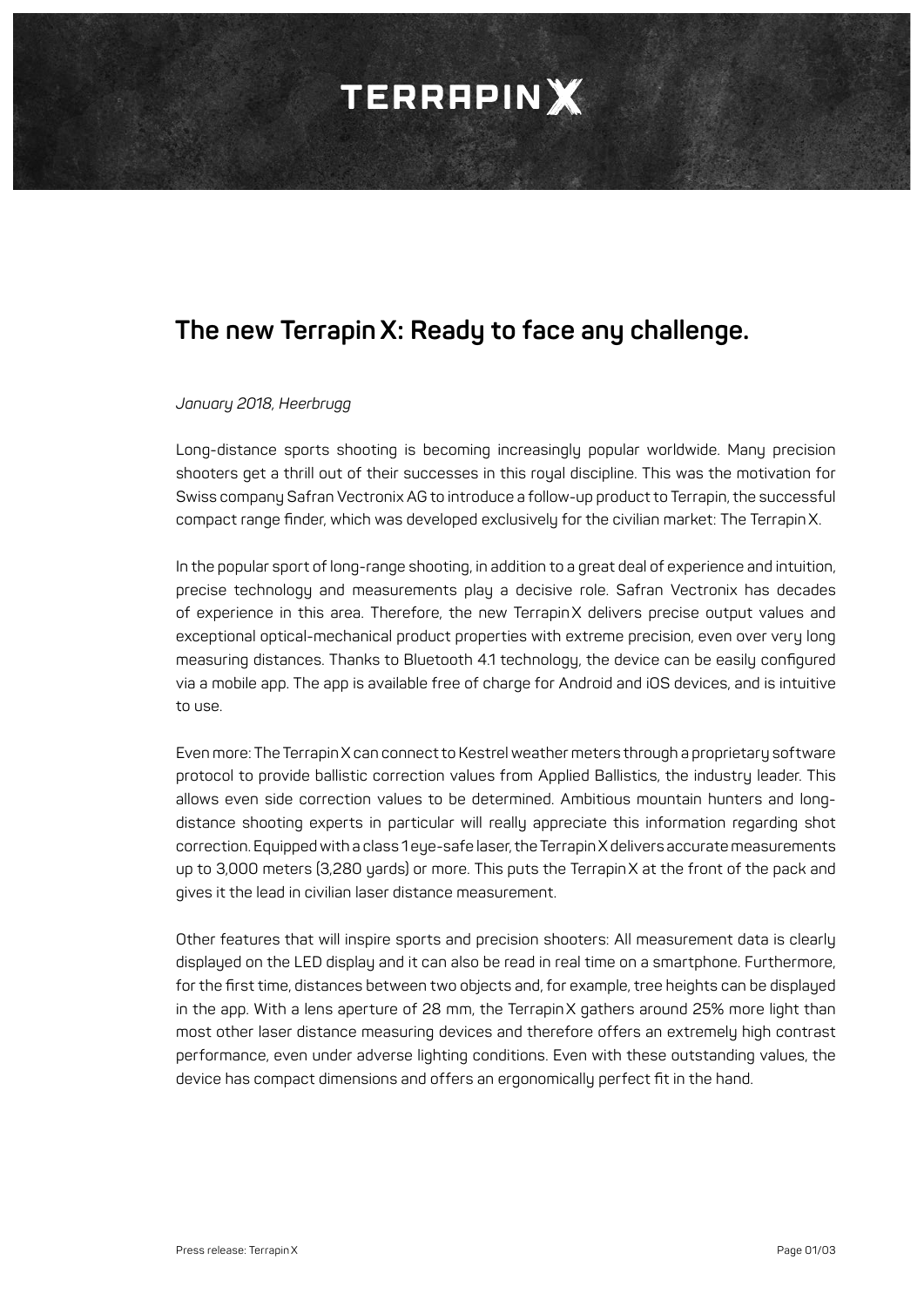### **TERRAPINX**

Thanks to the RYTON plastic sleeve with elastomer sheathing, which has proven itself in a wide range of applications, the TerrapinX is tough and has an integrated tripod connection on the bottom. The new TerrapinX from Safran Vectronix is perfectly equipped and ready for any adventure.

#### **Fact box:**

Viewing: monocular Magnification: 8× Viewing field diameter: 103 mil/5.8° Focusing: fixed Diopter setting: ±3.5 diopters Measuring range: 20 m to 3,000 m Accuracy to 1,000 m: ±2 m Accuracy from 1,000 m to 2,000 m: ±3 m Accuracy from 2,000 m and further: ±5 m Digital magnetic compass: integrated Waterproof: 1m, 30 min. Dimensions: 136 mm × 118 mm × 48 mm Weight: <390g

The Terrapin X will be available in stores from May and will cost around EUR 1,950 (RRP). **You can find more information at www.terrapin-x.com**